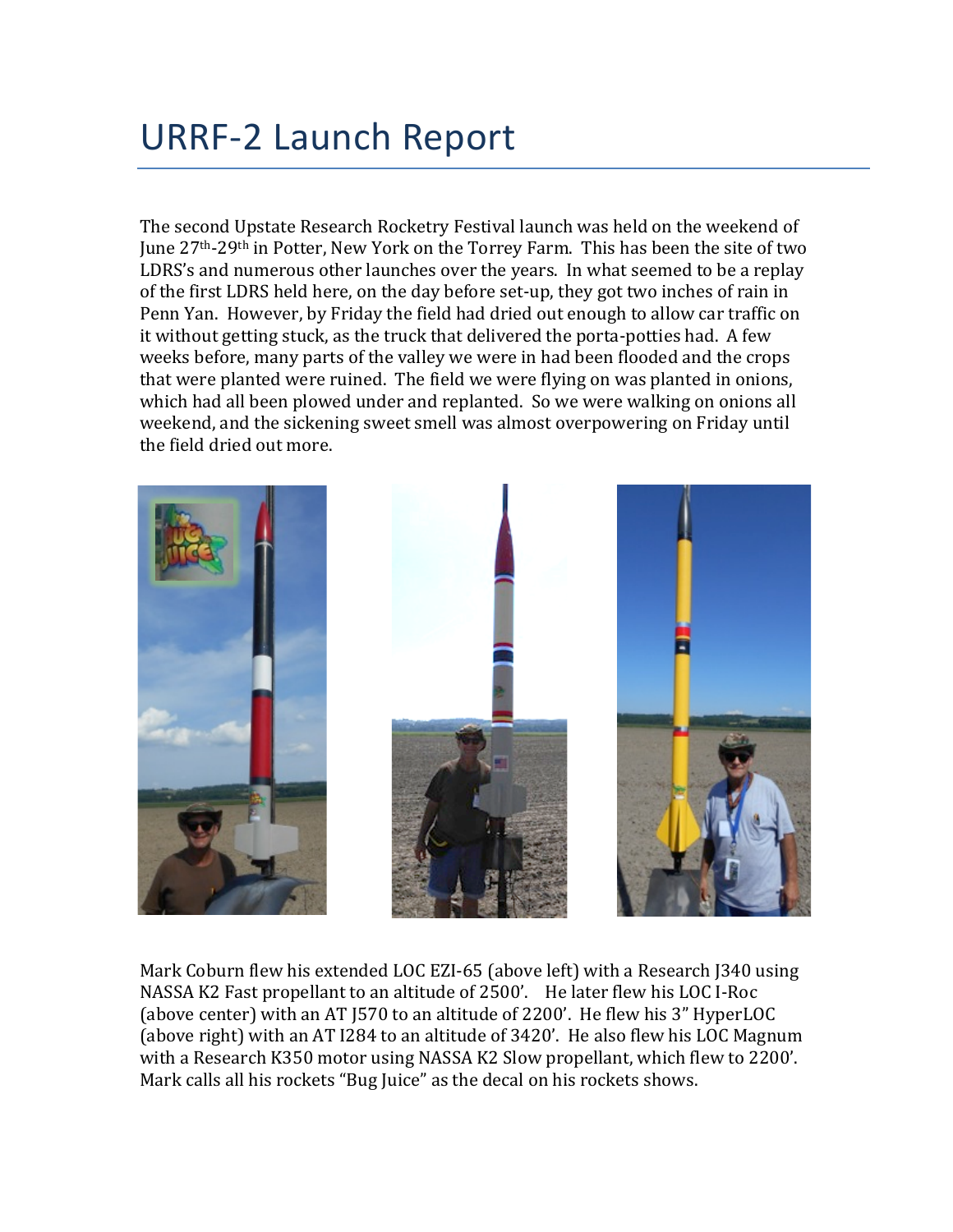Many vendors showed up including Performance Hobbies, Animal Motor Works, Wildman and others. There was a food vendor selling hot dogs, hamburgers, brats and chicken, and had a Saturday roast beef dinner special. Another vendor sold lemonade, so there was always plenty to eat and drink.





Andrew Kleinhenz flew his 5.5" Super Saffron (above left) with an AT J540 Redline to an altitude of  $3263'$ . He also flew his  $4''$  Blue Bird (above right) with an AT  $315$ Redline to an altitude of 3363'. Andrew's friend Bret flew an Estes Pro-Series Leviathan with an AT G64 White Lightning only to have it land in the trees next to the flight line. Fortunately it was recovered undamaged.





Chris Pearson poses with his EX-perimental 3.0 (left) which flew with a 54mm Research J480 motor and flew to 4100'. His HyperLOC EX-treme 2.1 (center) flew on a 54mm Research K900 to 4800'. He lost the nose cone in flight but it was later discovered in the lost and found. All of Chris' Research flights were done using NASSA K2 Fast propellant.

The weather for the weekend was perfect, with mostly cloudless, blue skies, temps in the 80's and light winds, but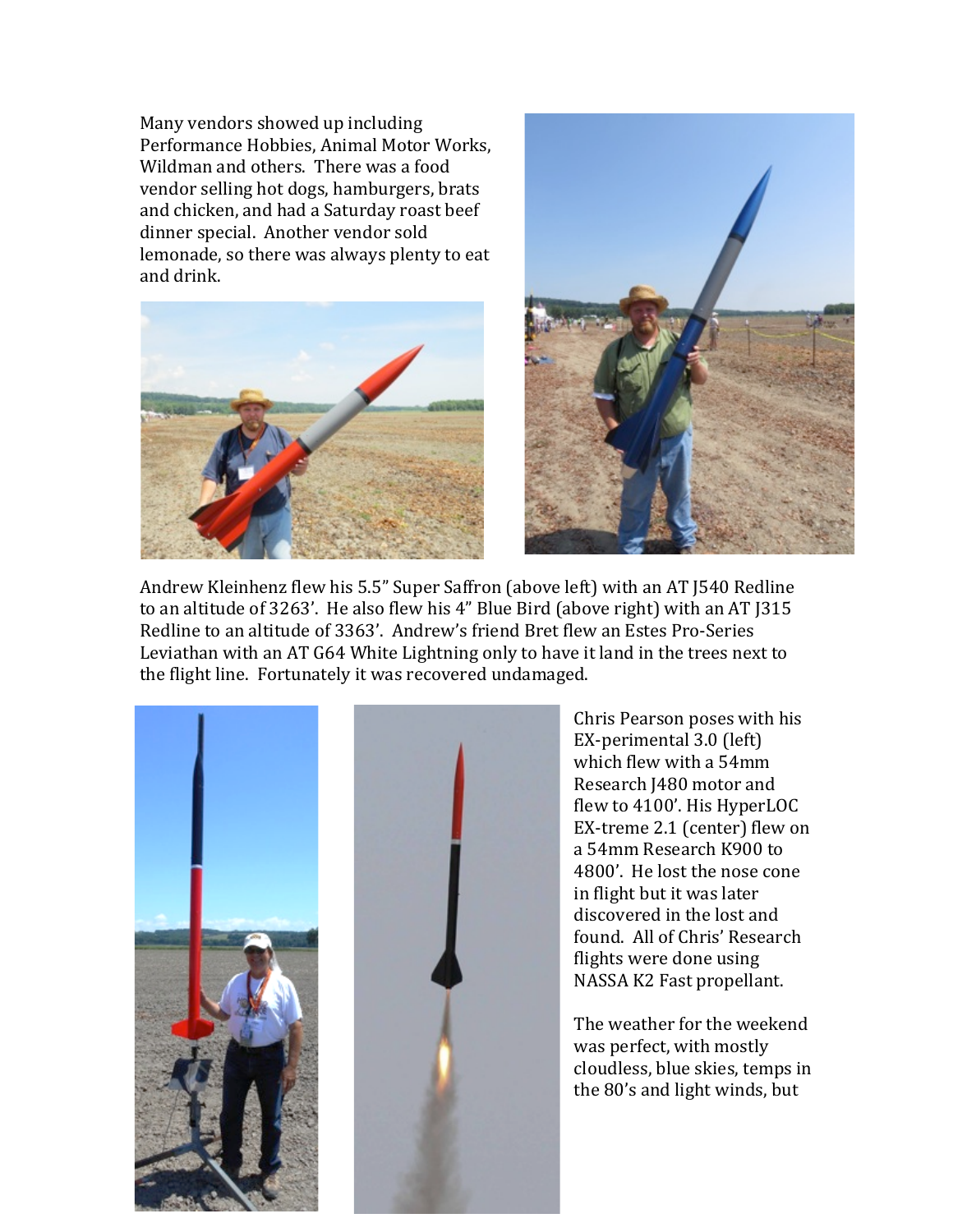they did pick up a bit in the afternoon both Saturday and Sunday. Fortunately the winds were blowing west to east across the field, which helped recovery.



Jim Backlas and Barry Lynch of LOC/Precision pose with Chris' HyperLOC EX-treme 3.0 (left) all-fiberglass 22 pound rocket which flew with a 75mm Research L1175 and went to 7100'. It deployed its main chute at apogee but was still recovered on the field.

I was surprised that more Skybusters members didn't attend the launch. In attendance were Mark Coburn, Steve Eves, Andrew Kleinhenz, Barry Lynch, Chris Pearson and David Sears. Andrew also brought his friend Bret Rolan. Veteran rocketeer Jim Backlas once again drove his VW camper bus up from Lake Chautauqua to observe the launch and cook breakfast for many of us.



David Sears flew his 4" Wildman Darkstar DD three times, first with a CTI J760 White Thunder (left) which flew to 3000'. then with a 54mm Research K700 with Better White Lightning propellant which flew to 3600' (center), and then with a K700 White which flew to  $3980'$ . He also flew his extended LOC Big Nuke 3M modified for L3 flights, (which he flew at the GLRMR launch) with a 75mm Research M1800 with Better White Lightning propellant, which flew to 7500'.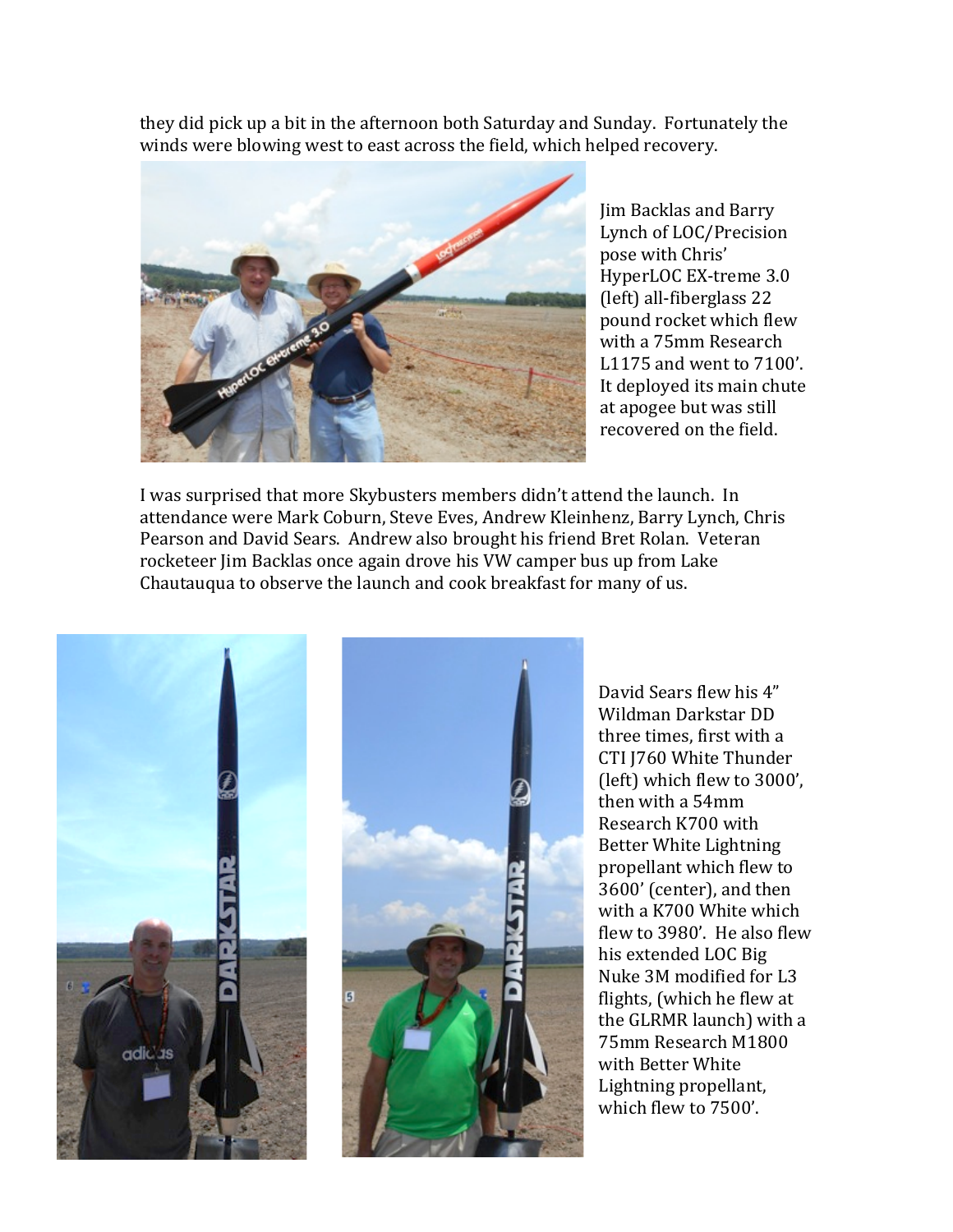The range was set up with two sets of high-power cells (left and right) so they could load one side while the other was launching. At first they seemed to have past problems with their launch system ironed out, until they went to fly the first M powered rocket, and all three M powered rockets at the away cell took off at the same time. Very spectacular, but I'm sure there were a few pissed off fliers. They also had a very confusing pad numbering system that baffled more than one Launch Control Officer, resulting in a number of wrong rockets being flown. The PA on the range also left much to be desired. Many times we couldn't hear even the count down, and we weren't that far from the range head.



Steve Eves flew his 7.5' 10' long scratch-built Black Magic (above left) with a 54mm Research L1860 and had a nice flight to 2600'. This was the first time I actually got a photo of it! His 4"all-fiberglass Army Hawk missile (above center) flew on a 38mm I420 with motor ejection for a perfect flight. The Skydart (above right) another 4" all-fiberglass rocket was first flown on a 75mm Research K455 Purple and hit 3400'. It was also later flown on a 75mm Research K777. The third flight was with a 54mm Research K900 which blew the aft closure at ignition, resulting in a 20' flight, shattering the nozzle and causing some damage to the nose cone. Steve also flew his 25 year-old LOC Bruiser EXP on a 54mm Research K700. All of Steve's Research flights with one exception were done using NASSA K2 Fast propellant.